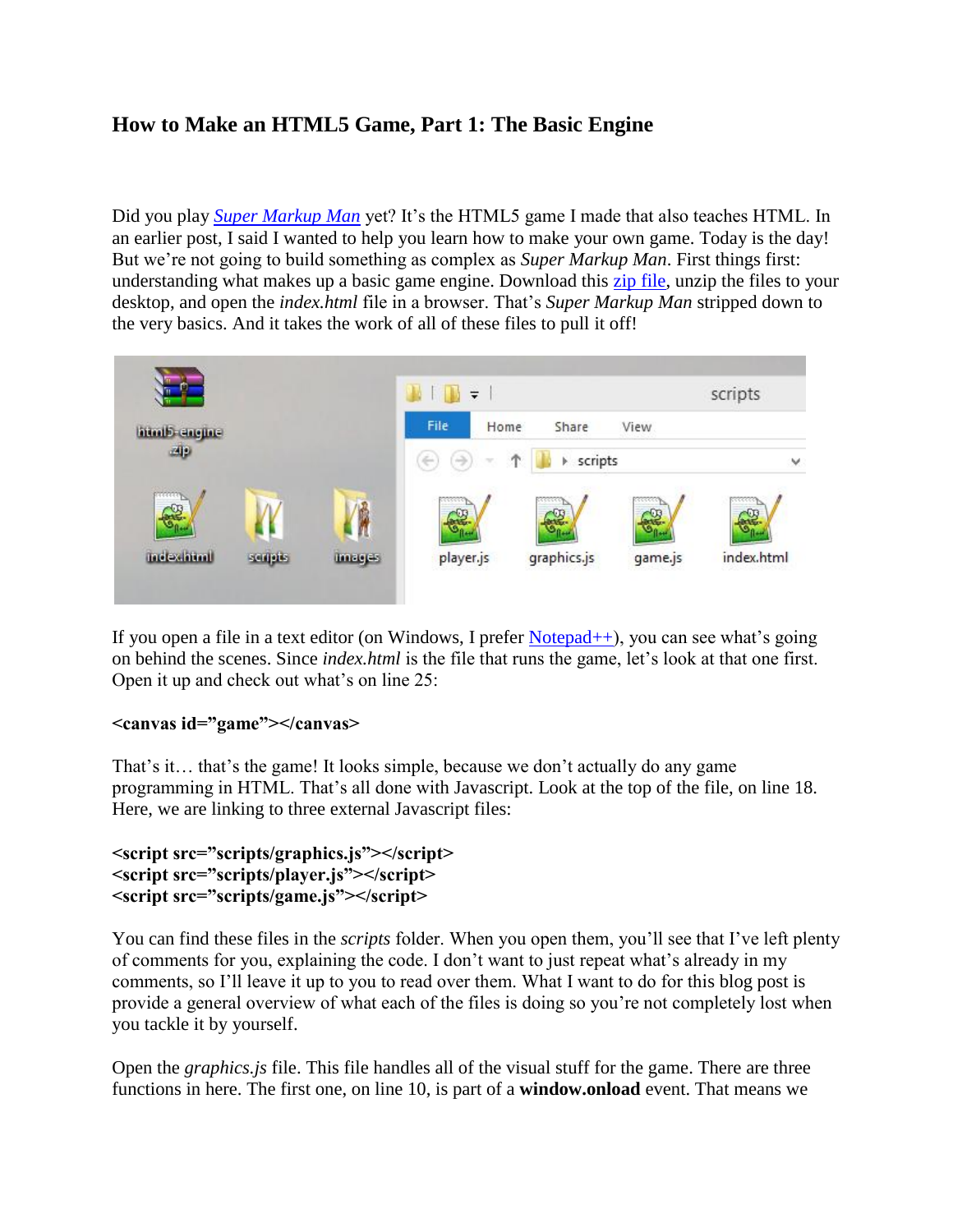don't want that code to run until after the browser window has loaded. Once we know the window's loaded, we can create a link between a Javascript variable and the canvas element we had set up in our HTML page. This is accomplished on line 12:

### **canvas = document.getElementById('game');**

The second function, **loadImg(x)** on line 29, is my little way of making sure all of the graphics have loaded before the game starts. If you try to play a game with a lot of graphics before all of the graphics are done loading, the game will crash. So it's important for your game engine to wait. Because we're just working with a simple engine, we only have one image to load, which we do on line 52:

### **var spriteSheet = loadImg('images/markup-man.png');**

The third and last function in *graphics.js* is the **render()** function on line 55. This is what draws everything onto the canvas element. Nothing in *graphics.js* calls that function, though. This is being called in another file, *game.js*. It's okay for different Javascript files to talk to each other. In fact, *graphics.js* calls a function, **init()**, that's located in *game.j*s. On line 24 (or line 43, whichever happens first), **init**() is called once all of the images have loaded. Let's go take a look at it now.

Open *game.js*. On line 28 is the **init()** function again. This is the function that basically "turns on" the game engine. It creates the player and starts a loop that calls the **main()** function every 17 milliseconds. That's super fast, right? So if **main()** is getting called every 17 milliseconds, it must be pretty important. It's located on line 37. **main()** does two things:

#### **update(); render();**

Remember, the **render()** function is back in the *graphics.js* file. That's why this loop is being called every 17 milliseconds; we need it to re-draw the game as quickly as possible in order for it to look good. We also need to update the game logic at the same time. That's what the **update()**  function is for. To recap, **init()** starts the game, but **main()** *is* the game that does two important tasks: **update()** and **render()**.

The **update()** function is on line 46. It does a bit more than the others do. First, it updates the player via **player.update()**. We'll look at that in more detail in a minute. The other thing we're doing in **update()** is some actual game stuff. Now this is a pretty simple game. All that happens is that the border of the game window changes to red when you touch it. We're able to do this by updating the canvas's style:

## **canvas.style.borderTop = '2px solid red';**

Each **if/else** statement is checking to see where the player's position is. **If** the player is at the top of the screen, it will change the top border to red, or **else** it will change it back to black. The player's position is calculated with **player.x** and **player.y**. The **x** and **y** values are built into the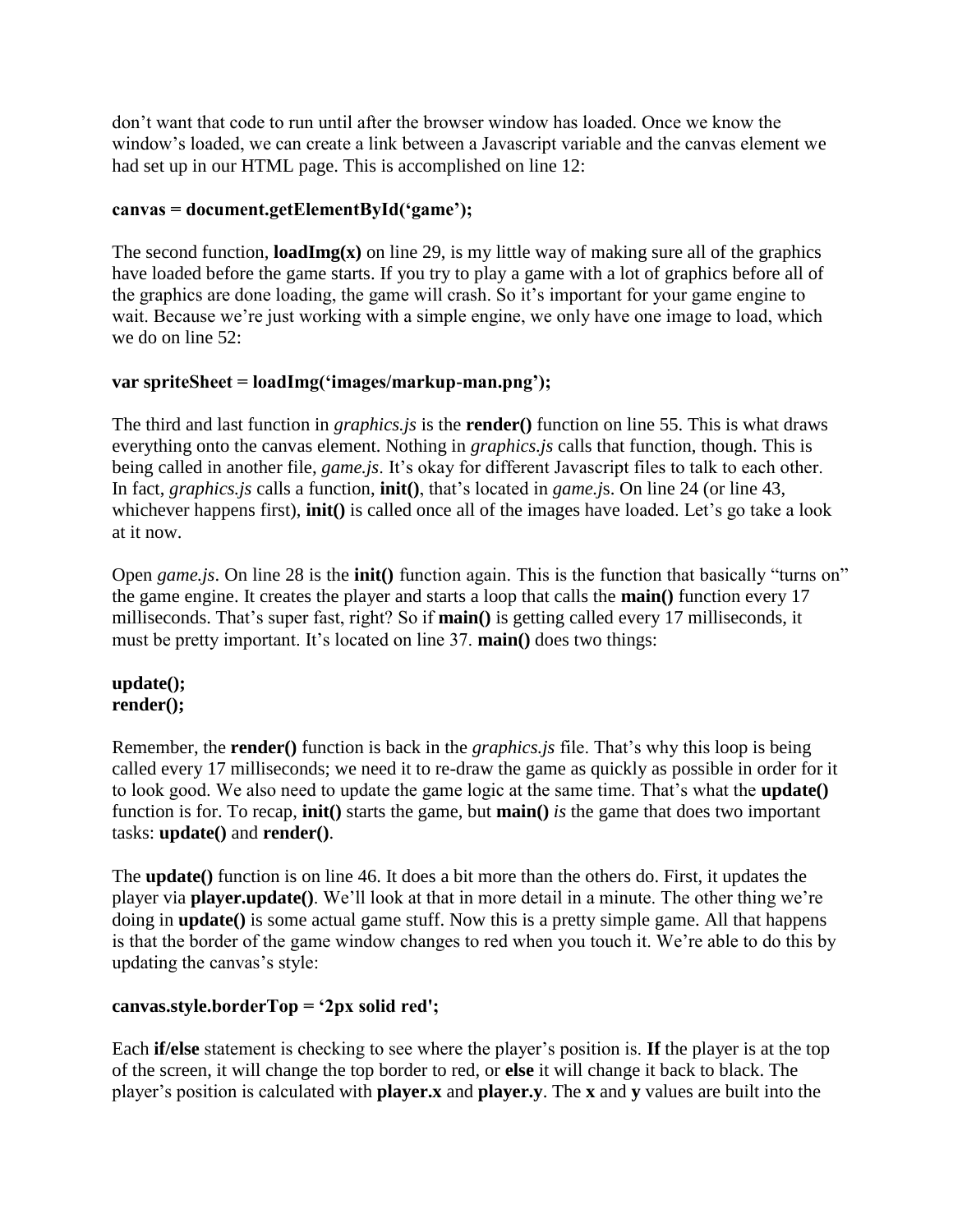player object. It'll make sense once we look at the *player.js* file, but don't go there yet. There's one last thing to explain in *game.js*.

At the top of the file is a bunch of crazy-looking code. In order for the player to be able to control his/her character, we need to set up "event listeners." This is a way of telling the browser to "listen" for certain events to happen. In this case, we want it to "listen" for keyboard presses. We have two listeners for this on lines 11 and 22:

### **addEventListener("keydown", function (e) { }); addEventListener("keyup", function (e) { });**

These let us capture any time the player pushes a key down and any time he/she lets go of a key. It stores all pressed keys in a special variable called **keysDown**. The other variable on line 8, **keys**, is like a dictionary I made of only the keyboard keys we care about. Javascript doesn't know what the word "left" means; it only knows what "37" means. The dictionary ties the key code to the actual key name to make it easier for us to use later. So instead of checking for **37 in keysDown**, we can check for **keys.left in keysDown**. Again, you'll see what I mean in the next file.

Finally, it's time to open *player.js!* In here, we have a function called **createPlayer(s)** that will… you guessed it… create the player for us. When the player is created, a few important values are given to him/her, including the player's sprite sheet (or graphic), a starting position, an **update()**  function, and a **draw()** function. Those two functions are called from the other files (every 17 milliseconds), but all of the logic takes place here.

For now, the only logic I have programmed in is the player's movement. There are more **if/else** statements here, only this time, they look at the keyboard variables set up in *game.js* to determine where the player should move. If the player is currently pressing the left arrow key, it'll update his/her **x** value. **x** is the left-to-right position. **y** is top-to-bottom. And we change it (and anything else that belongs to the player) by using the word **this**:

### **this.x -= this.speed;**

That will move the player to the left. The smaller the **x** value, the farther left the player is. If we want to move to the right, we can add to make **x** larger. Likewise, the greater the **y** value, the farther down on the screen the player is. The **x** and **y** values start at zero in the top-left corner. All movement is based off of that point. Don't forget!